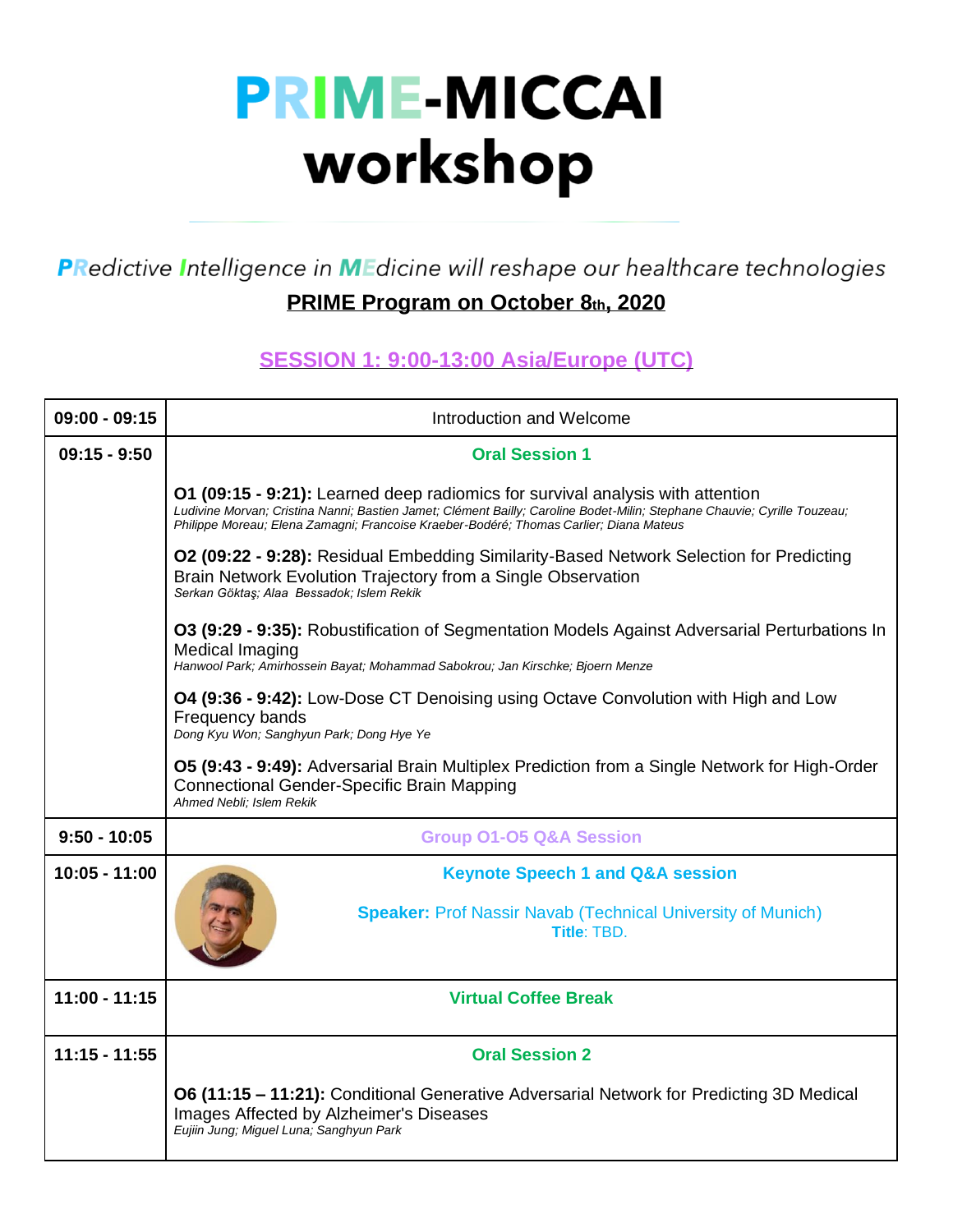|                 | O7 (11:22-11:28): A Self-ensembling Framework for Semi-supervised Knee Cartilage<br>Defects Assessment with Dual-Consistency<br>Jiayu Huo; Liping Si; Xi Ouyang; Kai Xuan; Weiwu Yao; Zhong Xue; Qian Wang; Dinggang Shen; Lichi Zhang<br><b>O8 (11:34–11:40):</b> mr2NST: Multi-Resolution and Multi-Reference Neural Style Transfer for |
|-----------------|-------------------------------------------------------------------------------------------------------------------------------------------------------------------------------------------------------------------------------------------------------------------------------------------------------------------------------------------|
|                 | Mammography<br>Sheng Wang; Jiayu Huo; Xi Ouyang; Jifei Che; Zhong Xue; Dinggang Shen; Qian Wang; Jie-Zhi Cheng                                                                                                                                                                                                                            |
|                 | O9 (11:41–11:47): Template-oriented Multi-task Sparse Low-rank Learning for Parkinson's<br>Diseases Diagnosis                                                                                                                                                                                                                             |
|                 | Zihao Chen; Haijun Lei; Yujia Zhao; Zhongwei Huang; Xiaohua Xiao; Ee-Leng Tan; Baiying Lei                                                                                                                                                                                                                                                |
|                 | O10 (11:48–11:54): Joint Clinical Data and CT Image based Prognosis: A Case Study                                                                                                                                                                                                                                                         |
|                 | on Postoperative Pulmonary Venous Obstruction Prediction<br>Xinrong Hu; Zeyang Yao; Furong Liu; Wen Xie; Hailong Qiu; Yuhao Dong; Qianjun Jia; Meiping Huang; Jian Zhuang; Xiaowei Xu;<br>Yiyu Shi                                                                                                                                        |
| $11:55 - 12:10$ | <b>Group O6-010 Q&amp;A Session</b>                                                                                                                                                                                                                                                                                                       |
| 12:10 - 13:00   | <b>Keynote Speech 2 and Q&amp;A session</b>                                                                                                                                                                                                                                                                                               |

## **SESSION 2: 14:00-18:00 America/Europe (UTC)**

| 14:00 - 14:40 | <b>Oral Session 3</b>                                                                                                                                                                                                             |
|---------------|-----------------------------------------------------------------------------------------------------------------------------------------------------------------------------------------------------------------------------------|
|               | <b>O11 (14:05 - 14:11):</b> Inpainting Cropped Diffusion MRI using Deep Generative Models<br>Rafi Ayub; Qingyu Zhao; Mary Meloy; Edith Sullivan; Adolf Pfefferbaum; Ehsan Adeli; Kilian Pohl                                      |
|               | 012 (14:12 - 14:18): Multi-View Brain Hyper-Connectome Autoencoder For Brain State<br>Prediction<br>Alin Banka; Inis Buzi; Islem Rekik                                                                                            |
|               | 013 (14:19 - 14:25): Longitudinal prediction of radiation-induced anatomical changes of<br>parotid glands during radiotherapy using deep learning<br>Donghoon Lee; Sadegh Alam; Saad Nadeem; Jiang Jue; Pengpeng Zhang; Yu-Chi Hu |
|               | <b>O14 (14:26 - 14:32):</b> Deep Parametric Mixtures for Modeling the Functional Connectome<br>Nicolas Honnorat; Adolf Pfefferbaum; Edith Sullivan; Kilian Pohl                                                                   |
|               | <b>O15 (14:33 - 14:39):</b> Foreseeing Brain Graph Evolution Over Time Using Deep Adversarial<br><b>Network Normalizer</b><br>Zeynep Gurler; Ahmed Nebli; Islem Rekik                                                             |
| 14:40 - 14:55 | <b>Group 011-015 Q&amp;A Session</b>                                                                                                                                                                                              |
| 14:55 - 16:00 | <b>Keynote Speech 3 and Q&amp;A session</b><br><b>Speaker:</b> Prof Pew-Thian Yap (University of North Carolina)<br>Title: "Computational Tools for Understanding the Human Brain in its Infancy".                                |